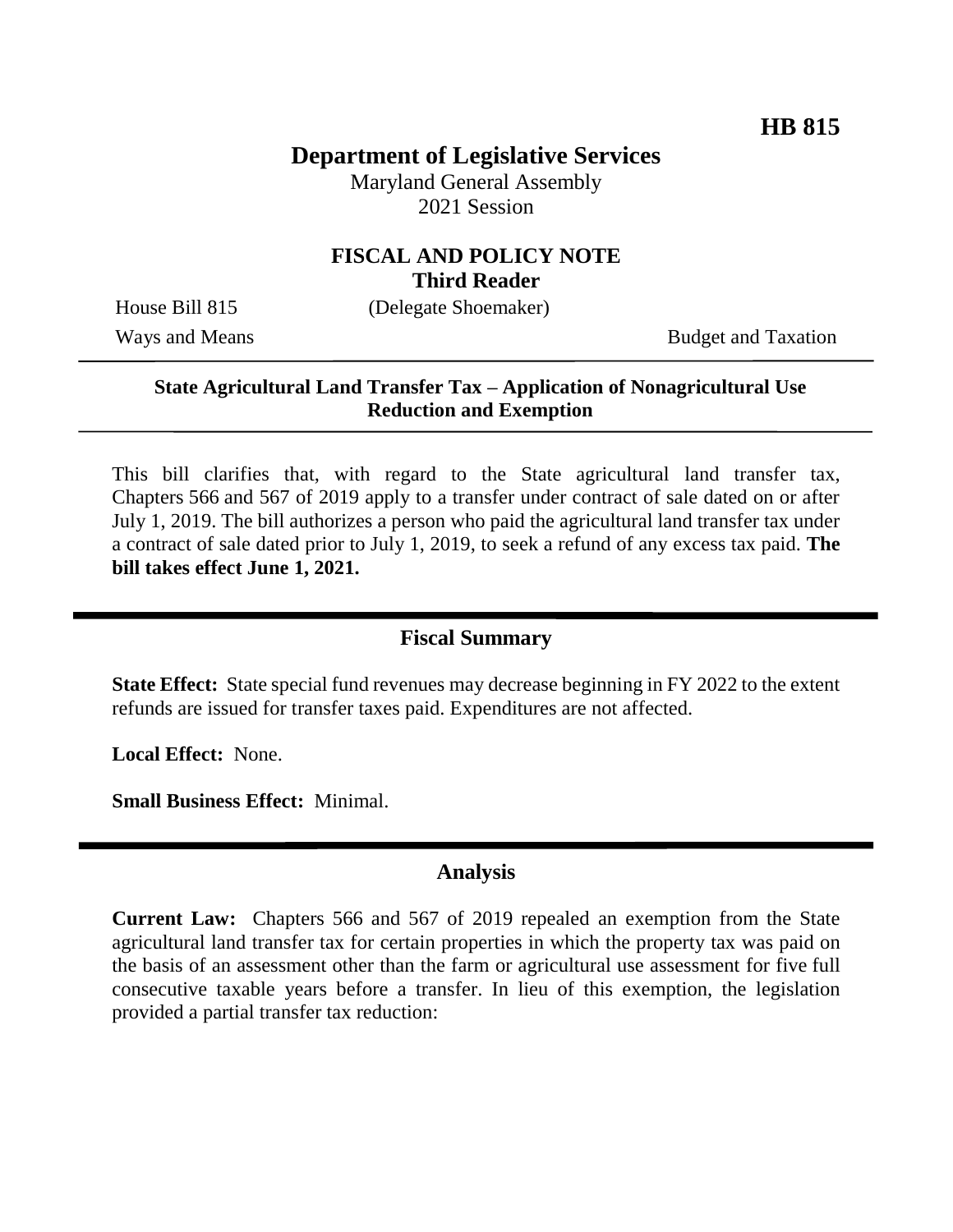- 25% if property tax on the agricultural land was paid on the basis of an assessment other than the farm or agricultural use assessment for one full taxable year before a transfer;
- 50% if property tax on the agricultural land was paid on the basis of an assessment other than the farm or agricultural use assessment for two full consecutive taxable years before a transfer; and
- 65% if property tax on the agricultural land was paid on the basis of an assessment other than the farm or agricultural use assessment for three or more full consecutive taxable years before a transfer.

In addition, the legislation exempted transfers of agricultural land from the agricultural land transfer tax if the land was previously subject to the tax for a previous transfer.

#### *Agricultural Land Transfer Tax – Payments and Rates*

Agricultural land transfer taxes are paid by any person or business conveying title to agricultural land that is subject to the tax. Either the buyer or the seller, as determined by the contract of sale, may pay the tax. The tax base is the amount of consideration paid for the property, including the amount of any mortgage or deed of trust assumed by the grantee, less the value of any improvements or any land not subject to the tax. The amount of consideration paid must be stated in the instrument of writing that transfers title to agricultural land.

The agricultural land transfer tax rates are:

- 5% for transfers of 20 acres or more of agricultural land;
- 4% for transfers of less than 20 acres assessed for agricultural use or as unimproved agricultural land; or
- 3% for transfers of less than 20 acres assessed as improved agricultural land or agricultural land with certain site improvements.

A 25% surcharge is imposed on an instrument of writing transferring title of certain agricultural land as a separate charge independent of the State agricultural land transfer tax. The surcharge does not apply to transfers of two acres or less of agricultural land to a child or grandchild of the owner. When determining the rate of the agricultural land transfer tax to be imposed, the amount of agricultural land that is exempted from the tax may not be included in the amount of agricultural land that is transferred.

**State Fiscal Effect:** State special fund revenues decrease to the extent refunds are issued for transfers under contract that were dated prior to July 1, 2019, but paid the agricultural